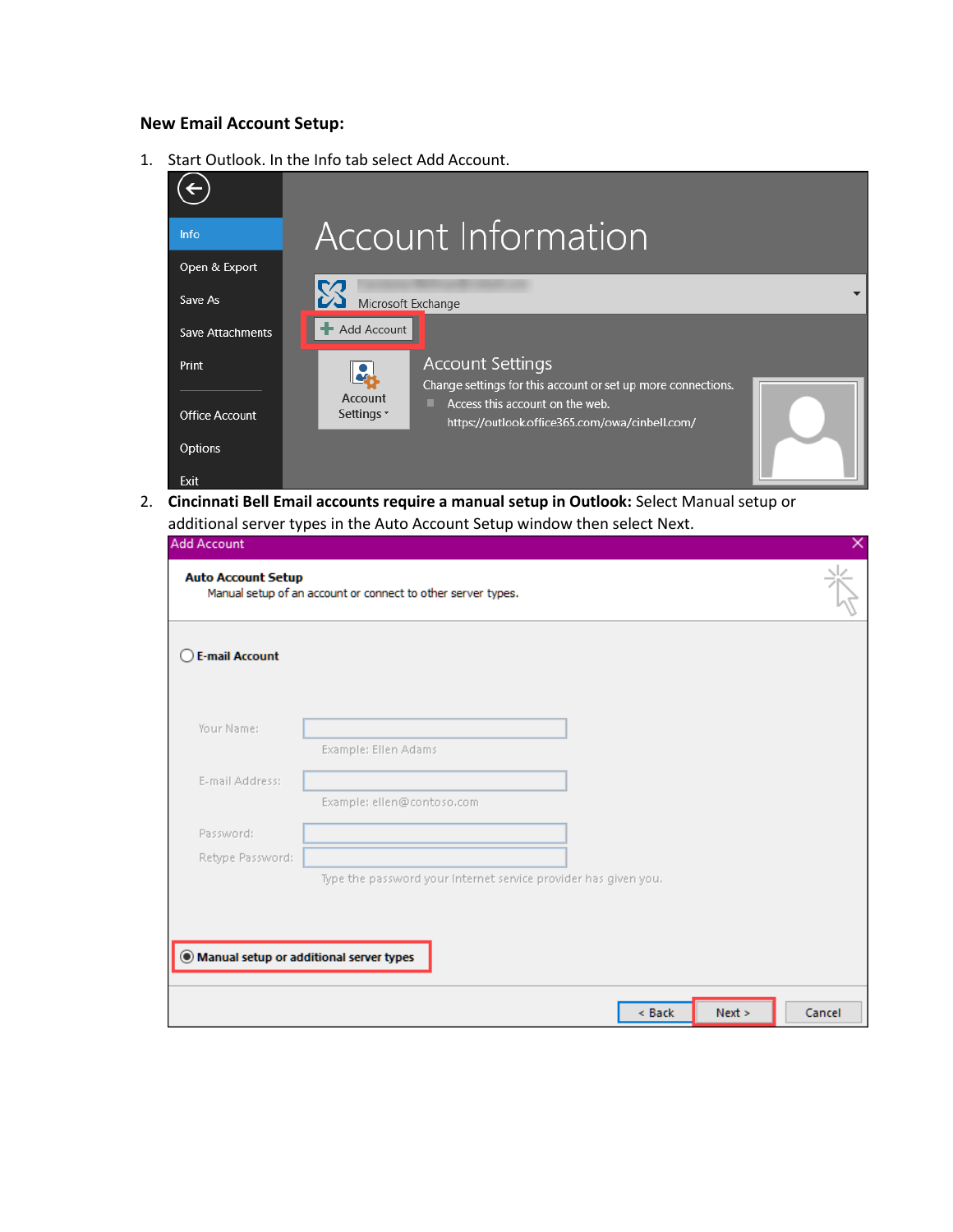3. In the Choose Service window select POP or IMAP, then click Next.

| <b>Add Account</b>                                                                                                                                                      |        |        |        |
|-------------------------------------------------------------------------------------------------------------------------------------------------------------------------|--------|--------|--------|
| <b>Choose Service</b>                                                                                                                                                   |        |        |        |
| Outlook.com or Exchange ActiveSync compatible service<br>0<br>Connect to a service such as Outlook.com to access email, calendars, contacts, and tasks<br>O POP or IMAP |        |        |        |
| Connect to a POP or IMAP email account                                                                                                                                  |        |        |        |
| Other<br>O<br>Connect to a server type that is listed below<br><b>Lotus Notes Mail</b>                                                                                  |        |        |        |
|                                                                                                                                                                         |        |        |        |
|                                                                                                                                                                         |        |        |        |
|                                                                                                                                                                         |        |        |        |
|                                                                                                                                                                         |        |        |        |
|                                                                                                                                                                         |        |        |        |
|                                                                                                                                                                         | < Back | Next > | Cancel |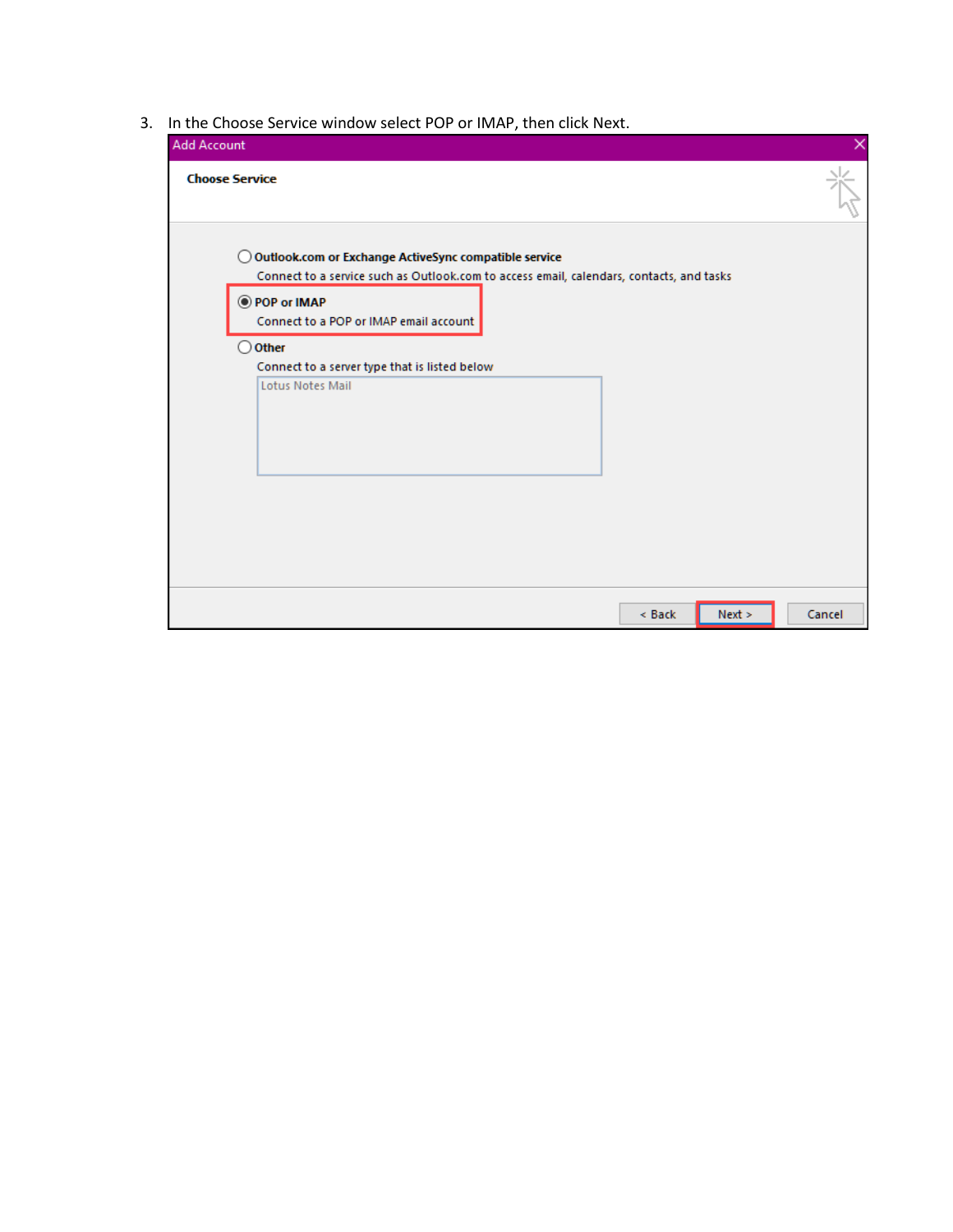4. Enter the user and server information for the account.

| Enter the mail server settings for your account.            |                                                                                        |
|-------------------------------------------------------------|----------------------------------------------------------------------------------------|
| <b>User Information</b>                                     | <b>Test Account Settings</b>                                                           |
| Your Name:<br><b>Email Address:</b>                         | We recommend that you test your account to ensure that<br>the entries are correct.     |
| <b>Server Information</b>                                   | Test Account Settings                                                                  |
| Account Type:<br>POP3<br>Incoming mail server:              | $\checkmark$<br>$\sqrt{}$ Automatically test account settings when Next<br>is clicked. |
| Outgoing mail server (SMTP):                                | Deliver new messages to:                                                               |
| <b>Logon Information</b>                                    | New Outlook Data File                                                                  |
| <b>User Name:</b>                                           | ◯ Existing Outlook Data File                                                           |
| Password:                                                   | <b>Browse</b>                                                                          |
| $\sqrt{}$ Remember password                                 |                                                                                        |
| Require logon using Secure Password Authentication<br>(SPA) |                                                                                        |
|                                                             | More Settings                                                                          |

**User Information:** Email address provided by Cincinnati Bell

**Server Information:** Account Type is user preference. Use the table below to find the mail server for your email domain

| <b>Incoming Server - POP3</b> | <b>Incoming Server - IMAP</b> | <b>Outgoing Server - SMTP</b> |
|-------------------------------|-------------------------------|-------------------------------|
| pop.zoomtown.com              | imap.zoomtown.com             | smtp.zoomtown.com             |
| pop.fuse.net                  | imap.fuse.net                 | smtp.fuse.net                 |
| pop.fioptics.com              | imap.fioptics.com             | smtp.fioptics.com             |

5. Logon Information: Username is the Cincinnati Bell email address and password. For help with a forgotten passwor[d click here.](https://email.cincinnatibell.com/)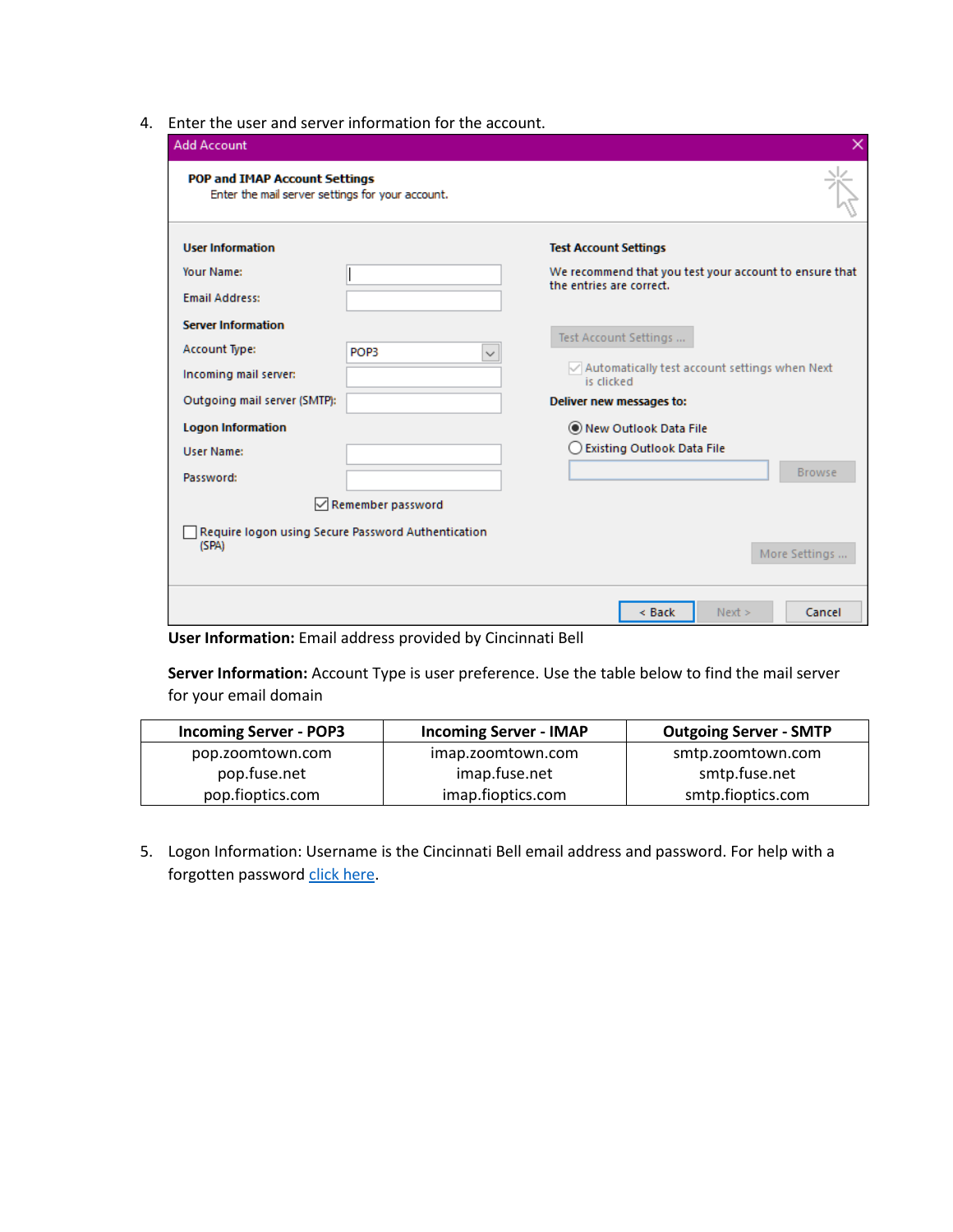6. After entering the account information, click More Settings.

| <b>Add Account</b><br><b>POP and IMAP Account Settings</b>  |                     |                                                                                    |
|-------------------------------------------------------------|---------------------|------------------------------------------------------------------------------------|
| Enter the mail server settings for your account.            |                     |                                                                                    |
| <b>User Information</b>                                     |                     | <b>Test Account Settings</b>                                                       |
| Your Name:                                                  |                     | We recommend that you test your account to ensure that<br>the entries are correct. |
| <b>Email Address:</b>                                       | is1127@fioptics.com |                                                                                    |
| <b>Server Information</b>                                   |                     | Test Account Settings                                                              |
| <b>Account Type:</b>                                        | <b>IMAP</b>         |                                                                                    |
| Incoming mail server:                                       | imap.fioptics.com   | $\vee$ Automatically test account settings when Next<br>is clicked                 |
| Outgoing mail server (SMTP):                                | smtp.fioptics.com   |                                                                                    |
| <b>Logon Information</b>                                    |                     |                                                                                    |
| <b>User Name:</b>                                           | 1127@fioptics.com   |                                                                                    |
| Password:                                                   | *********           | Mail to keep offline: All                                                          |
|                                                             | Remember password   | the contract of the contract of the con-<br>$\sim$                                 |
| Require logon using Secure Password Authentication<br>(SPA) |                     | More Settings                                                                      |
|                                                             |                     | $<$ Back<br>Next ><br>Cancel                                                       |

7. In the Internet E-mail Settings window, click the Outgoing Server tab. Check the box for the outgoing server requires authentication and use the same settings as the incoming mail server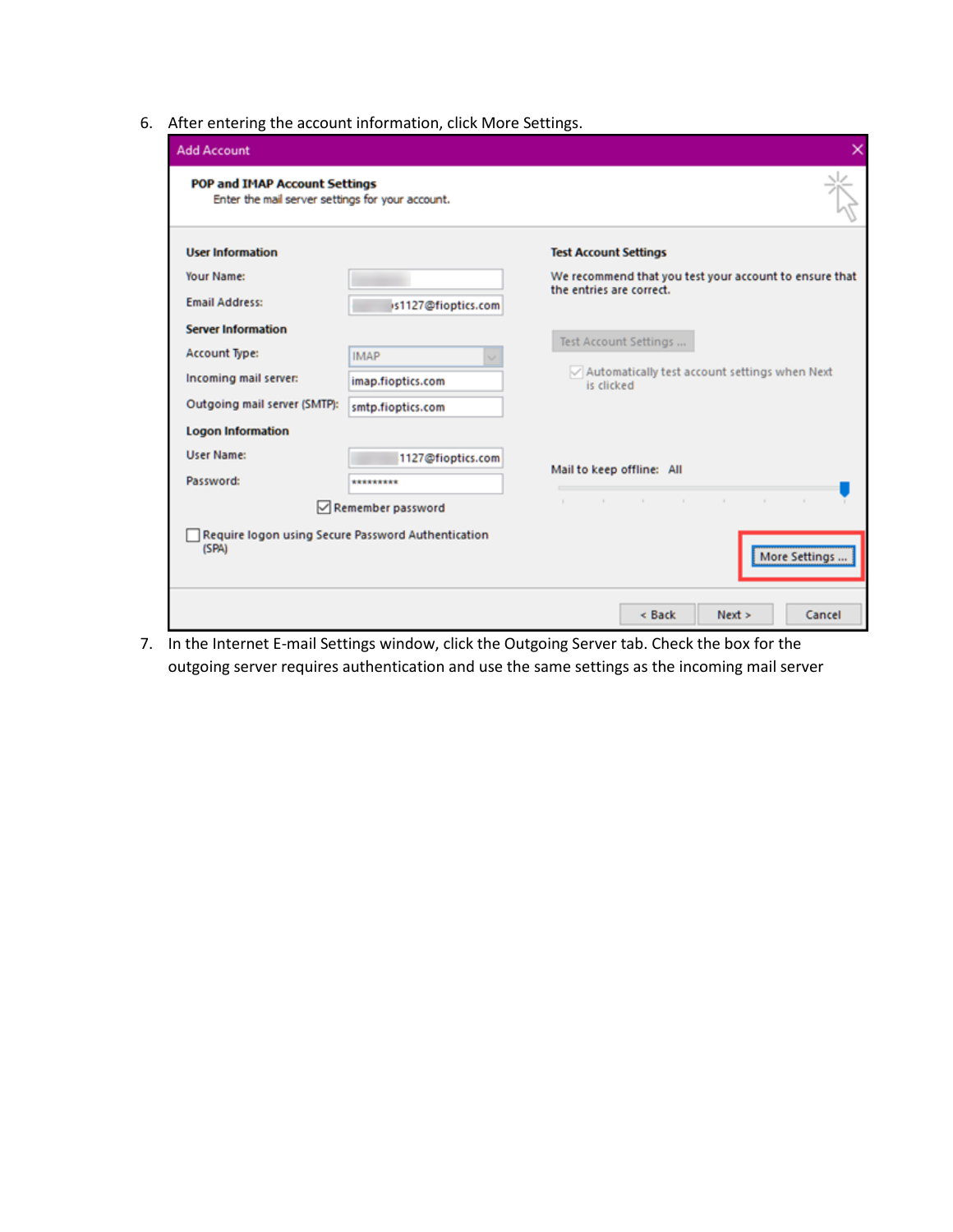## then click OK.

| Internet E-mail Settings                                    |  |  |
|-------------------------------------------------------------|--|--|
| Outgoing Server Advanced<br>General                         |  |  |
| $\boxdot$ My outgoing server (SMTP) requires authentication |  |  |
| Use same settings as my incoming mail server                |  |  |
| $\bigcirc$ Log on using                                     |  |  |
| User Name:                                                  |  |  |
| Password:                                                   |  |  |
| Remember password                                           |  |  |
| Require Secure Password Authentication (SPA)                |  |  |
|                                                             |  |  |
|                                                             |  |  |
|                                                             |  |  |
|                                                             |  |  |
|                                                             |  |  |
|                                                             |  |  |
|                                                             |  |  |
|                                                             |  |  |
|                                                             |  |  |
|                                                             |  |  |
|                                                             |  |  |
| OK<br>Cancel                                                |  |  |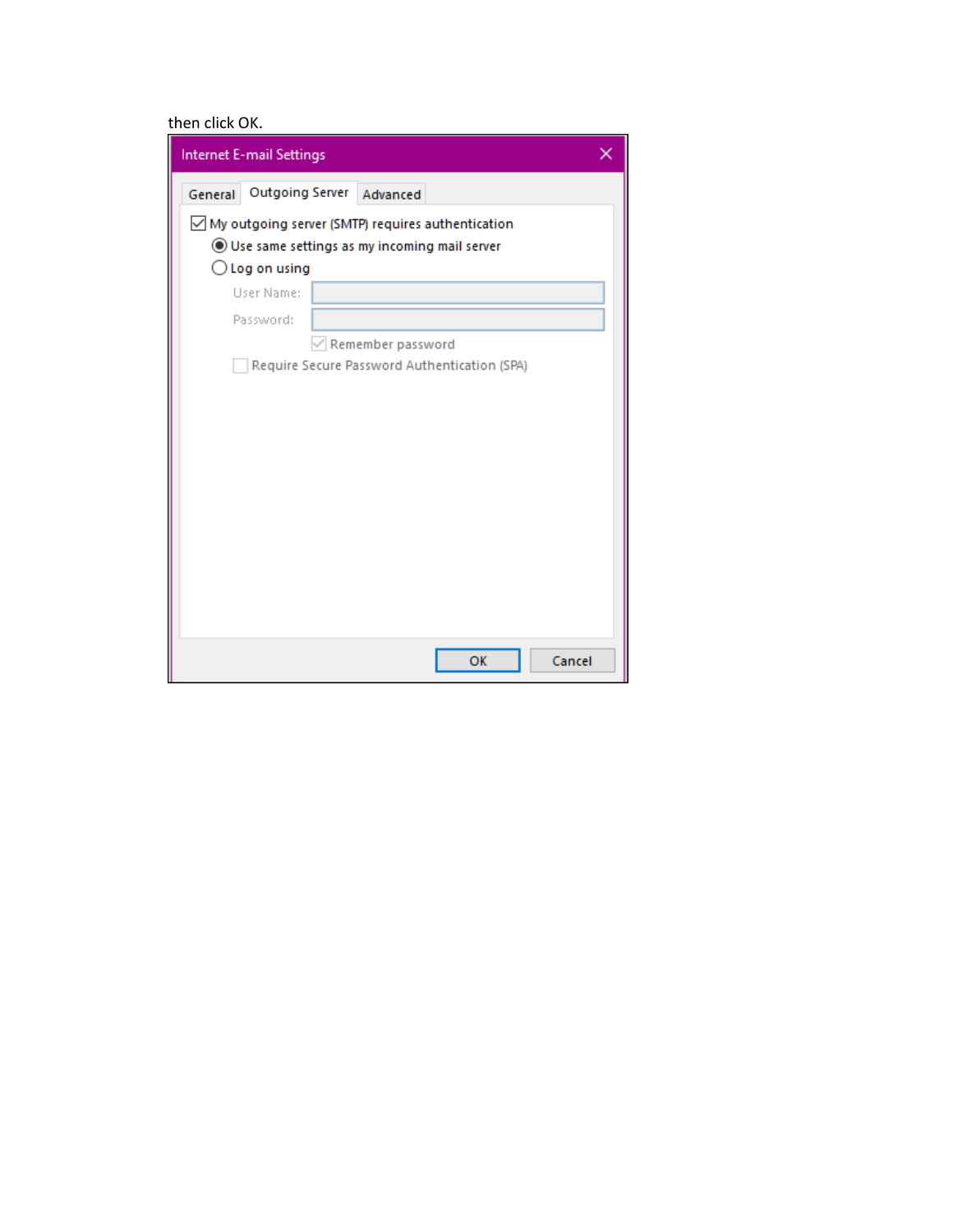8. Once all fields have been updated, click Next to begin the configuration.

| <b>Add Account</b> | once an neias nave been apaated, ener next to begin the connection.                   |        |
|--------------------|---------------------------------------------------------------------------------------|--------|
|                    | Searching for your mail server settings                                               |        |
| Configuring        |                                                                                       |        |
|                    | Outlook is completing the setup for your account. This might take several minutes.    |        |
| $\checkmark$       | <b>Establishing network connection</b>                                                |        |
| →                  | Searching for comparison is searchings of the searching for comparison is searchings. |        |
|                    | Logging on to the mail server                                                         |        |
|                    |                                                                                       |        |
|                    |                                                                                       |        |
|                    |                                                                                       |        |
|                    |                                                                                       |        |
|                    |                                                                                       |        |
|                    |                                                                                       |        |
|                    |                                                                                       |        |
|                    |                                                                                       |        |
|                    |                                                                                       |        |
|                    |                                                                                       |        |
|                    |                                                                                       |        |
|                    | < Back<br>Next                                                                        | Cancel |